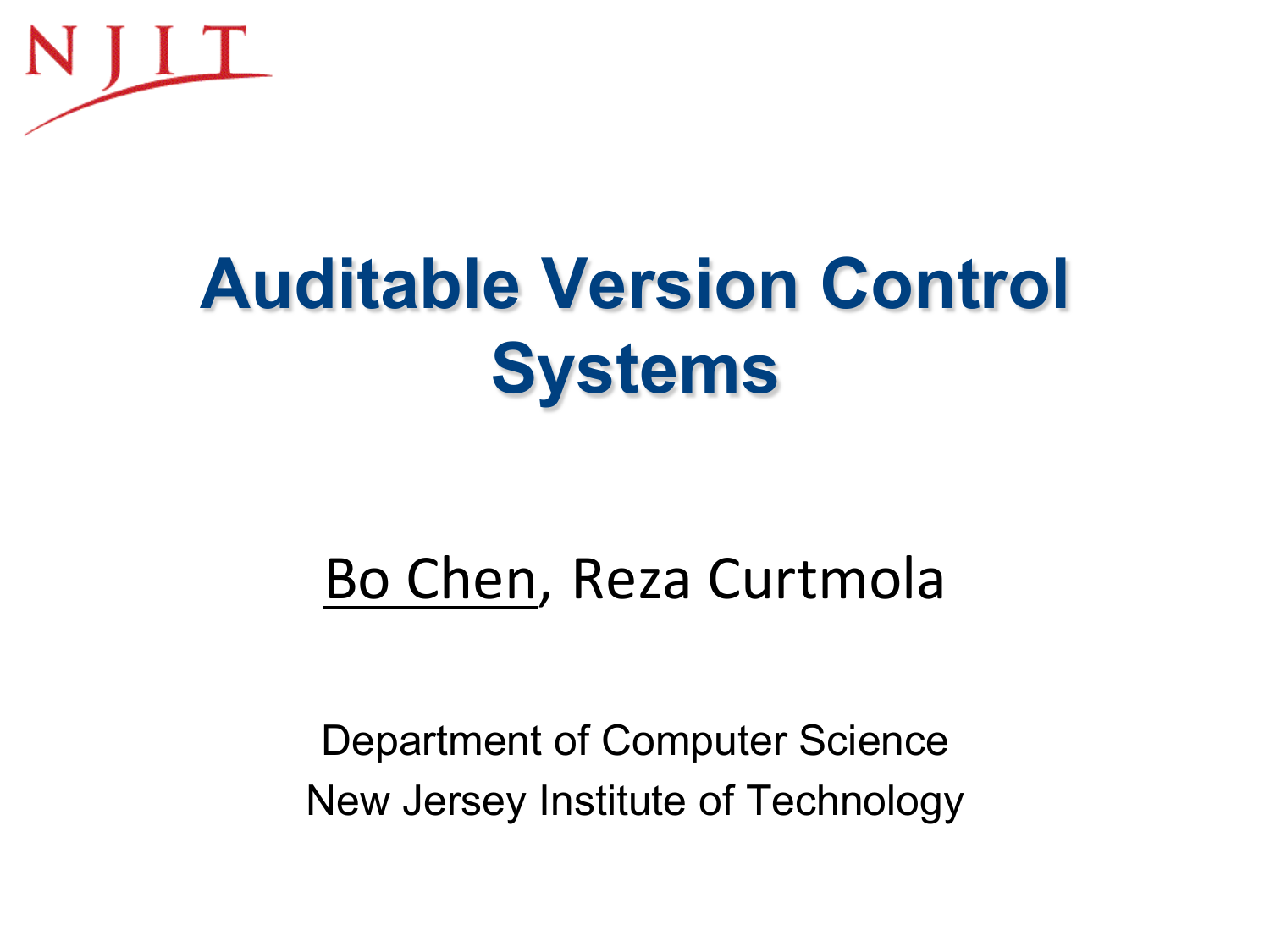# Remote Data Checking (RDC)

Remote Data Checking (RDC) allows the data owner to check the integrity of data stored at an untrusted third party



- Without retrieving the data
- Without having the server access all the data (spot-checking)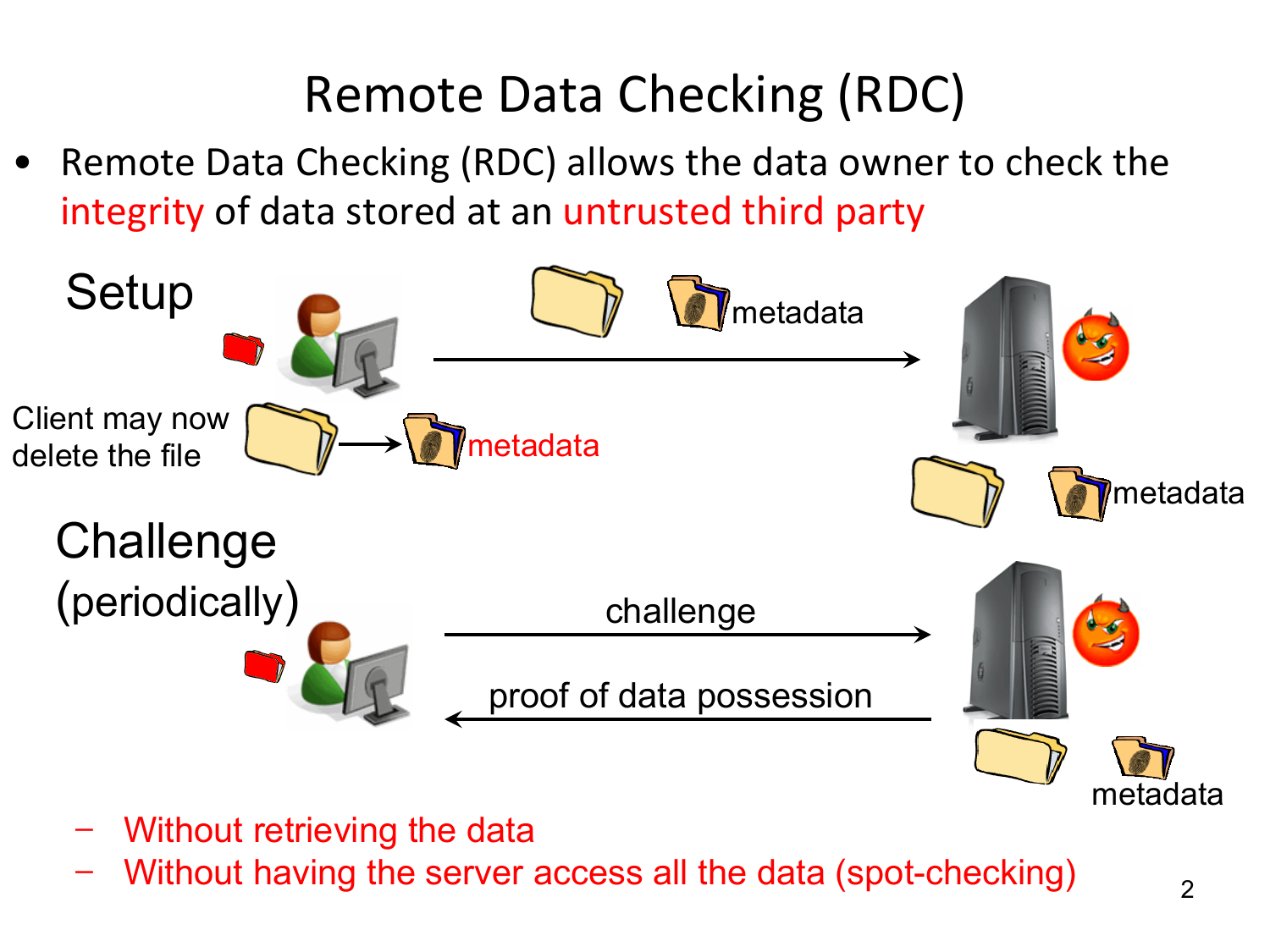# Version Control Systems (VCS)

- A Version Control System automates the process of version control
	- Record all changes to the data into a data store called repository
	- $-$  Any version of the data can be retrieved at any time in the future
- Providers of VCS services are not necessarily trusted
	- $-$  May rely on a public cloud storage platform
	- $-$  Vulnerable to various outside or even inside attacks
	- $-$  Rely on complex distributed systems, which are vulnerable to various failures caused by hardware, software, or even administrative faults
	- Unexpected accidental events may lead to the failure of services

RDC can be used to address these concerns about the untrusted nature of a third party that hosts the VCS repository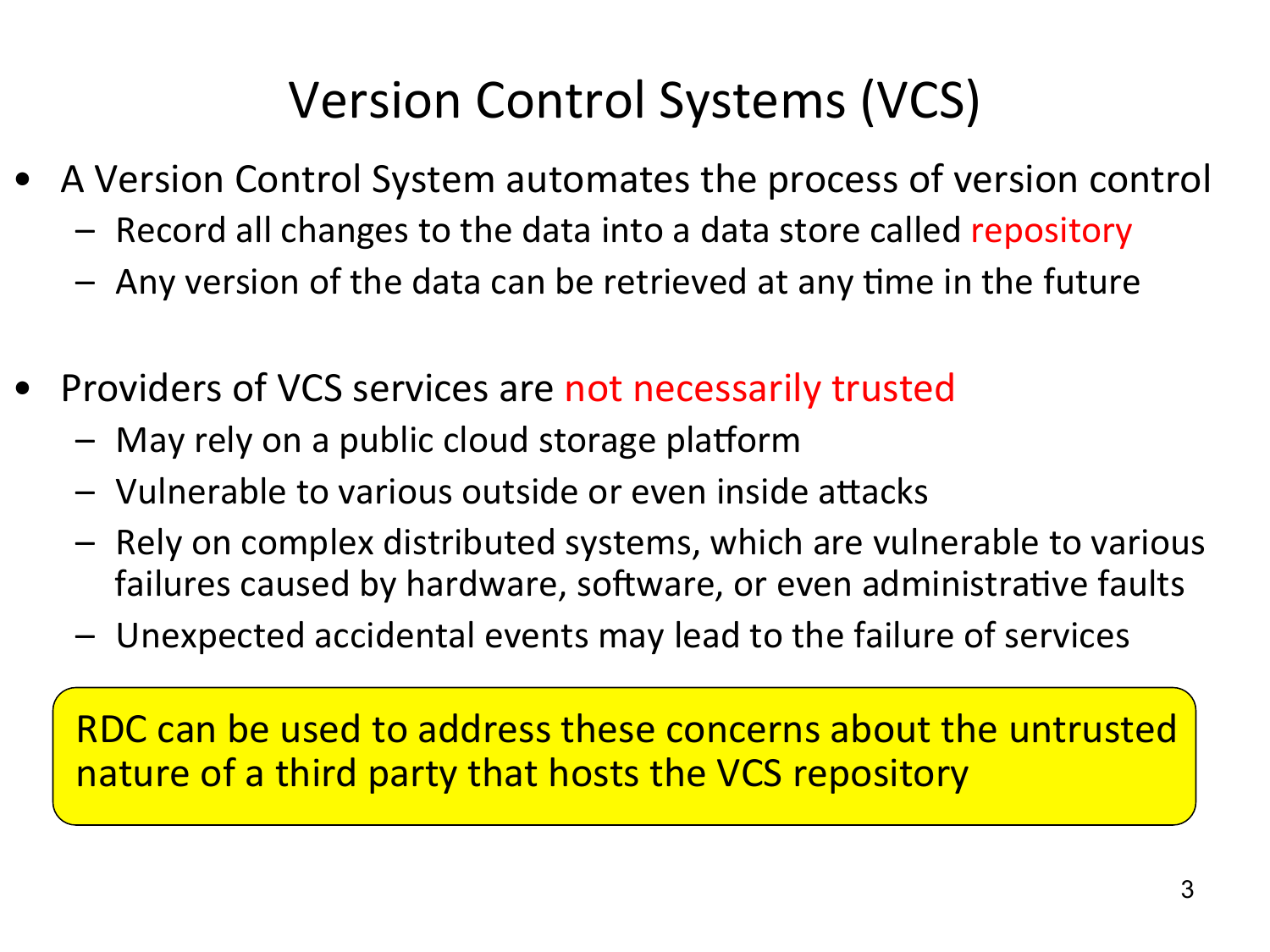# On The Importance of Auditing VCS Systems

- Popular hosting services have a huge number of repositories
	- 2013: GitHub (> 6 million repositories), SourceForge (> 324,000 projects), Google Code (> 250,000 projects)



- Hosting providers that offer version control functionality rely on untrusted cloud storage services as the back-end storage
	- Dropbox uses Amazon S3 as the back-end storage
- VCS-es support many types of data (other than source code)
	- $-$  Subversion (SVN) supports both small text files and large binary files
	- $-$  Ongoing efforts to add support for large media binary files into VCS-es  $like\text{ Git}$   $4$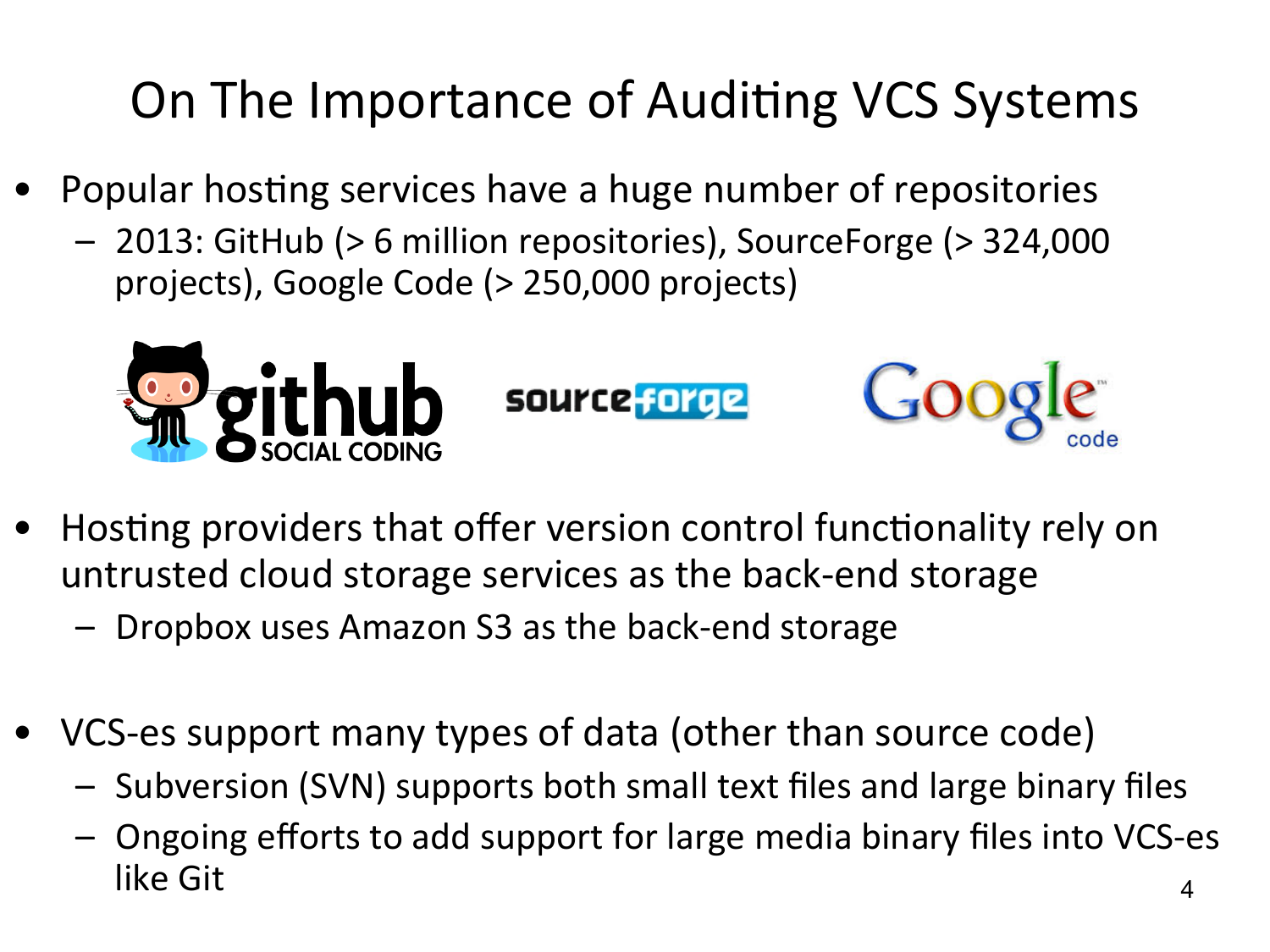#### Data Organization in Version Control Systems

- A basic version control system
	- $-$  The VCS simply stores each file version
	- Very large storage overhead (e.g., the source code for GCC compiler has over 200,000 versions)

$$
\text{Store:} \quad \boxed{\mathsf{F}_0} \quad \boxed{\mathsf{F}_1} \quad \boxed{\mathsf{F}_2} \quad \cdots \quad \boxed{\mathsf{F}_t}
$$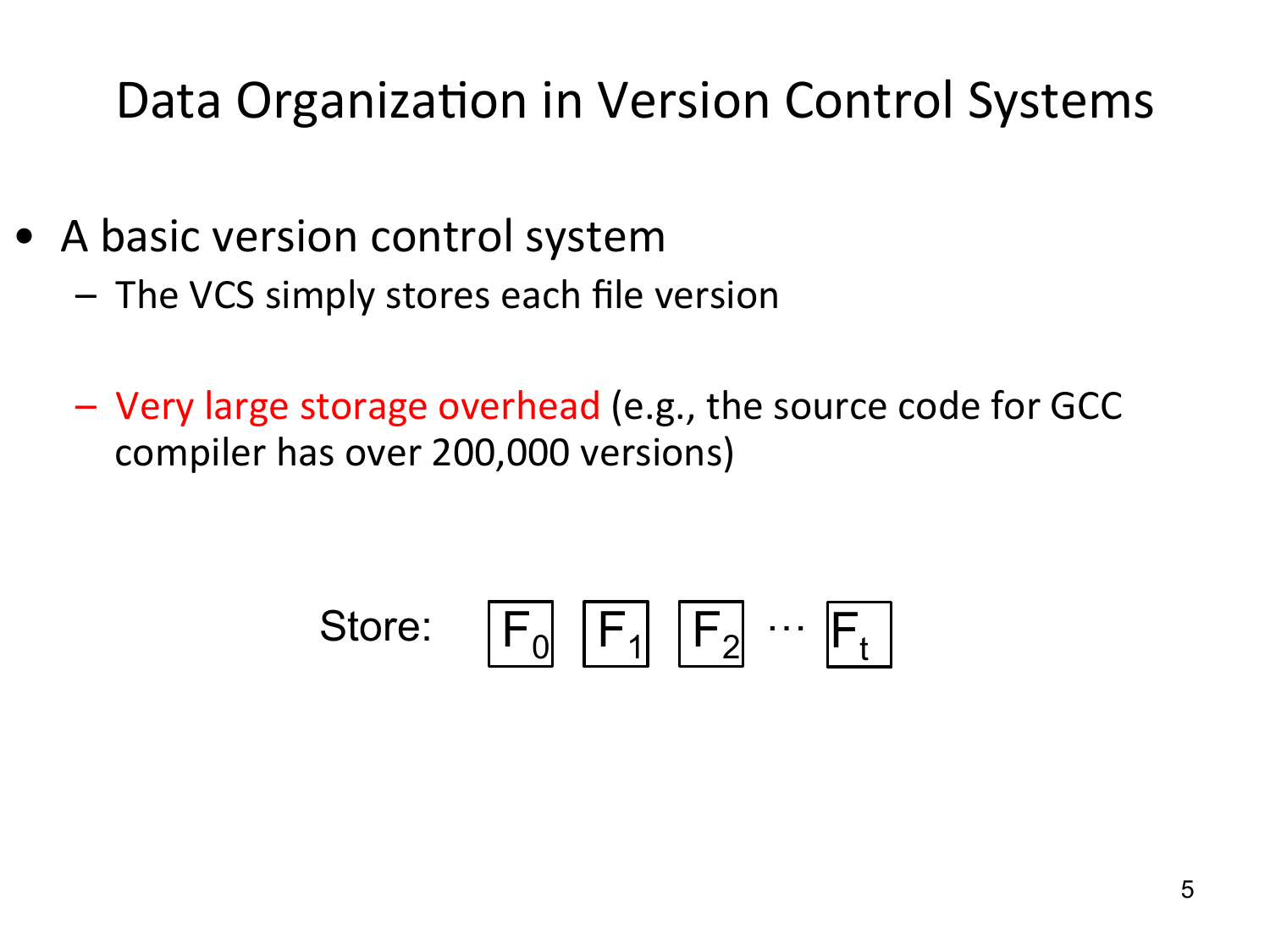#### Data Organization in VCS-es (cont.)

- Delta-based version control systems (e.g., CVS, Git)
	- Only the first file version is stored in its entirety
	- $-$  Each subsequent file version is stored as the difference from the immediate previous version
	- Reduce storage overhead significantly
	- $-$  Expensive retrieval: To retrieve version t, the VCS server starts from the initial version and applies t subsequent deltas

$$
\frac{A_1}{F_0} \xrightarrow{A_2} \frac{A_3}{F_2} \xrightarrow{A_3} \frac{A_4}{F_4} \xrightarrow{A_5} \dots \xrightarrow{A_t} \frac{A_t}{F_t}
$$
  
Store: 
$$
\frac{F_0}{F_1} = \frac{A_1}{F_0} \xrightarrow{A_3} \frac{A_3}{F_4} \dots \xrightarrow{A_t}
$$

$$
\frac{A_t}{F_1} = \frac{F_0}{F_1} \xrightarrow{A_1} \frac{A_2}{F_2} \dots \xrightarrow{A_t}
$$

$$
\frac{A_t}{F_t}
$$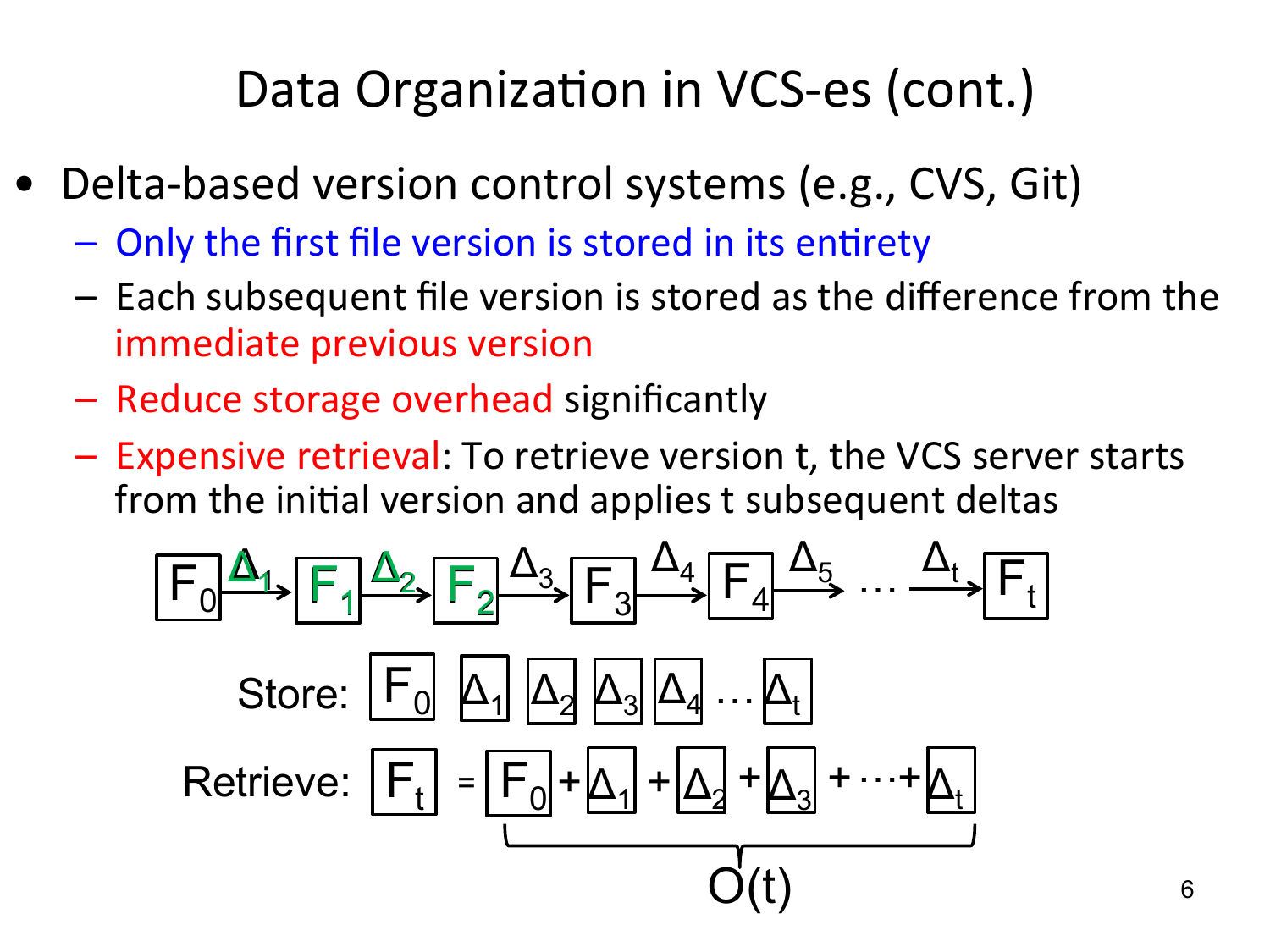#### Data Organization in VCS-es (cont.)

- Skip delta-based version control systems (e.g., Subversion)
	- Further optimizes towards reducing the cost of retrieval
	- $-$  A new file version is stored as the difference from a previous file version
	- This difference is relative to another previous version (skip version)
	- Retrieval of any file version requires  $log(t)$  applications of skip deltas



O(logt)

+

+  $|\delta_3|$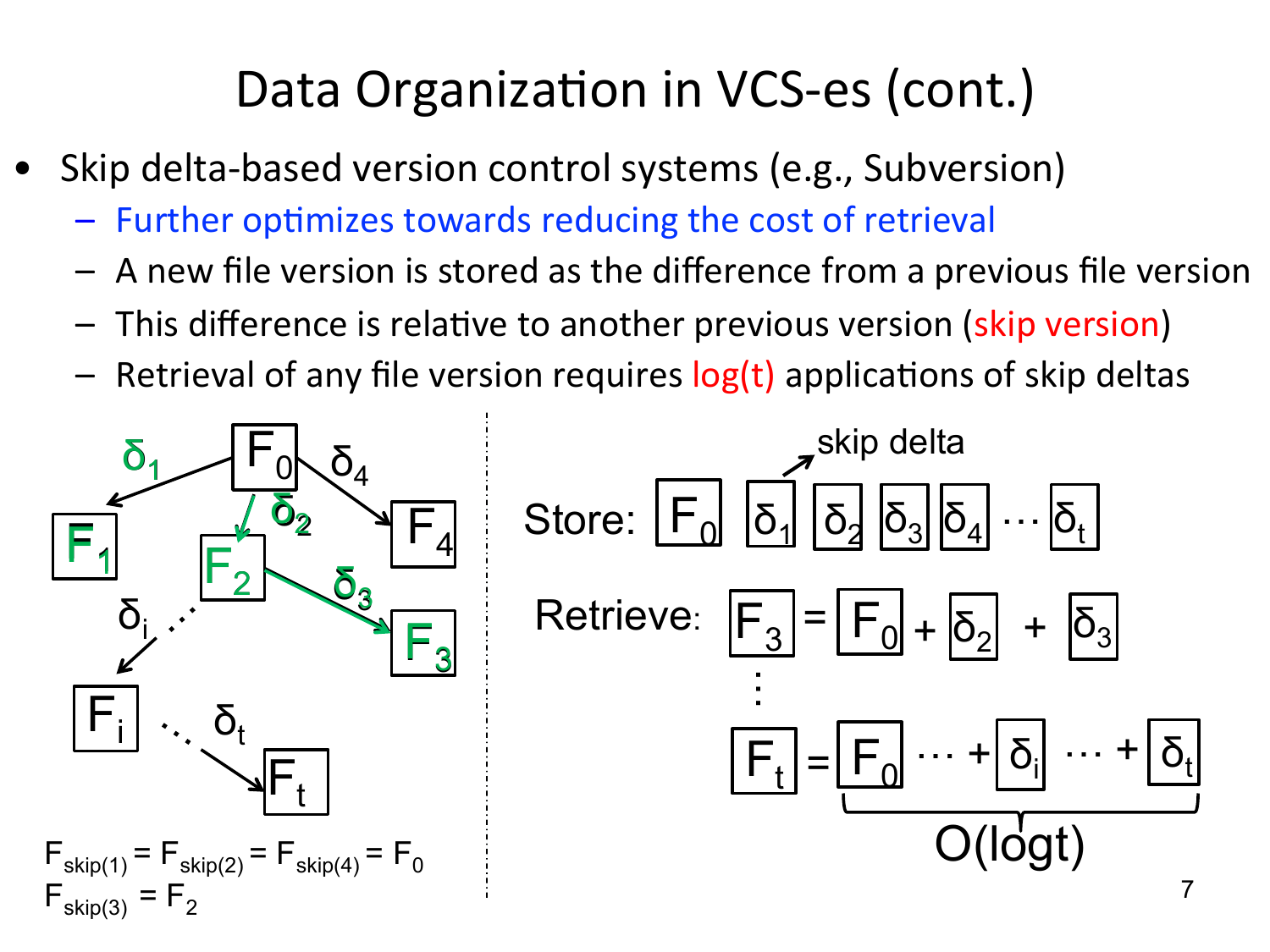#### Contributions

- The first to take a pragmatic approach for auditing real-world VCS-es  $-$  Previous solutions that rely on dynamic RDC are overkill
- Introduce the definition of Auditable Version Control Systems (AVCS)
	- Delta-based VCS-es designed to function under an adversarial setting
- Propose RDC–AVCS, an AVCS scheme for skip delta-based VCS-es
	- $-$  Rely on RDC mechanisms to ensure all the versions of a file are retrievable from the untrusted VCS server over time
- Build SSVN, a prototype for RDC–AVCS on top of Subversion (SVN)
	- $-$  Experimentally show that SSVN incurs only a modest decrease in performance compared to a regular (non-secure) SVN system
	- $-$  Build a tool which facilitates the migration of non-secure SVN repos into auditable SVN repos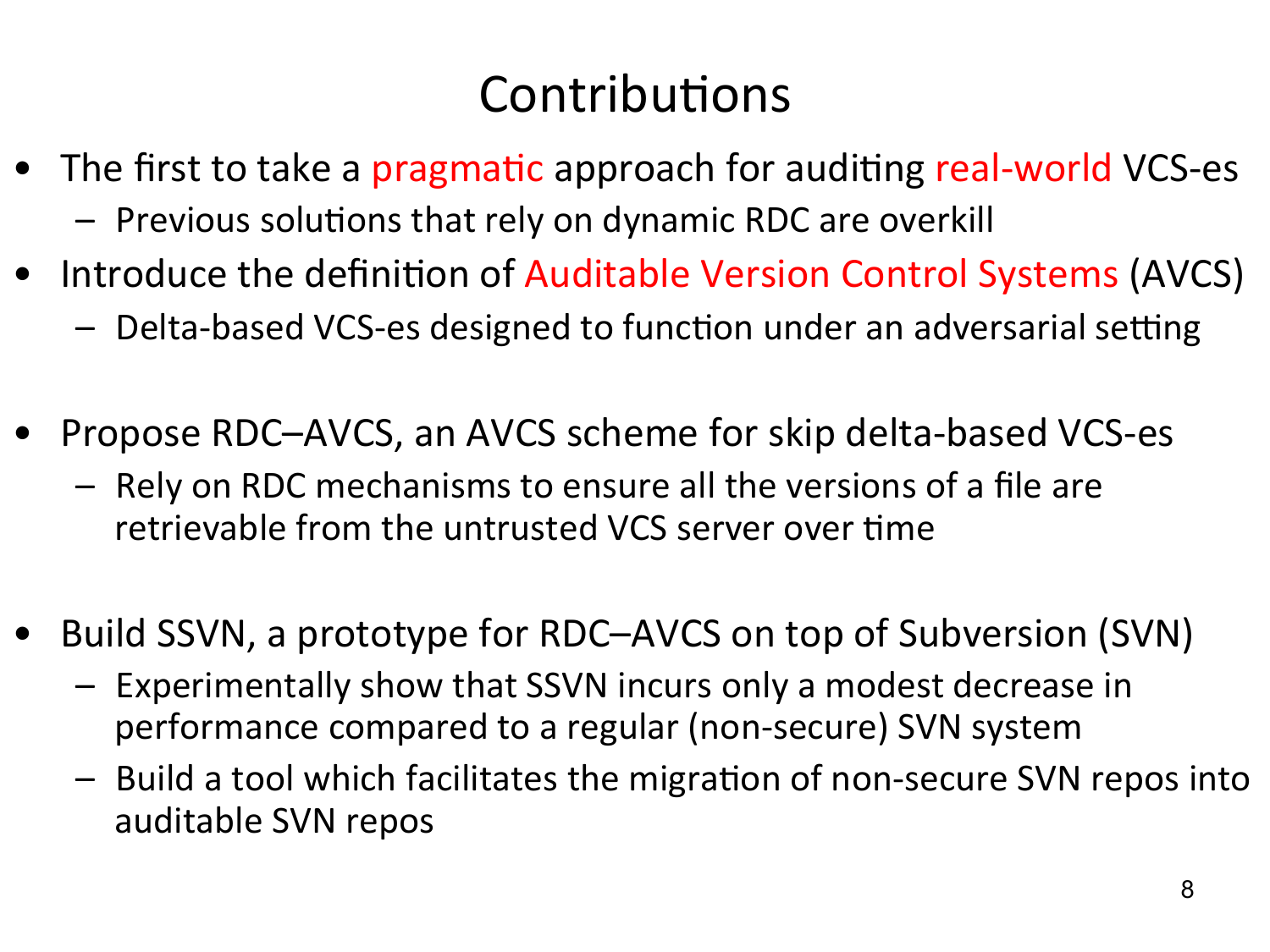# **Related Work**

- Previous work (DPDP [EK+ 09], DR-DPDP [EK 13]) uses full-fledged dynamic RDC to support all types of updates (insert, delete, modify)
	- Real-world VCS systems require only the append operation
	- Support for all types of updates is overkill (unnecessary overhead)
	- $-$  Higher complexity makes schemes more prone to security and implementation flaws
	- Built on top of delta-based version control systems

|                                        | <b>DPDP</b><br>$[EK+09]$  | <b>DR-DPDP</b><br>[EK09] | <b>Our scheme</b> |
|----------------------------------------|---------------------------|--------------------------|-------------------|
| <b>Communication (Challenge phase)</b> | $Q$ ( $log$ n+ $log(t)$ ) | $O(1 + log n)$           | O(1)              |
| Server computation (Challenge phase)   | $O(logn+log(t))$          | $O(1 + log n)$           | O(1)              |
| Client computation (Challenge phase)   | $O(logn+log(t))$          | $O(1 + log n)$           | O(1)              |
| Server computation (Retrieve phase)    | $Q(tn + log(t))$          | $O$ (tn+1                | $O(nlog(t)+1)$    |

Comparison of different RDC schemes for version control systems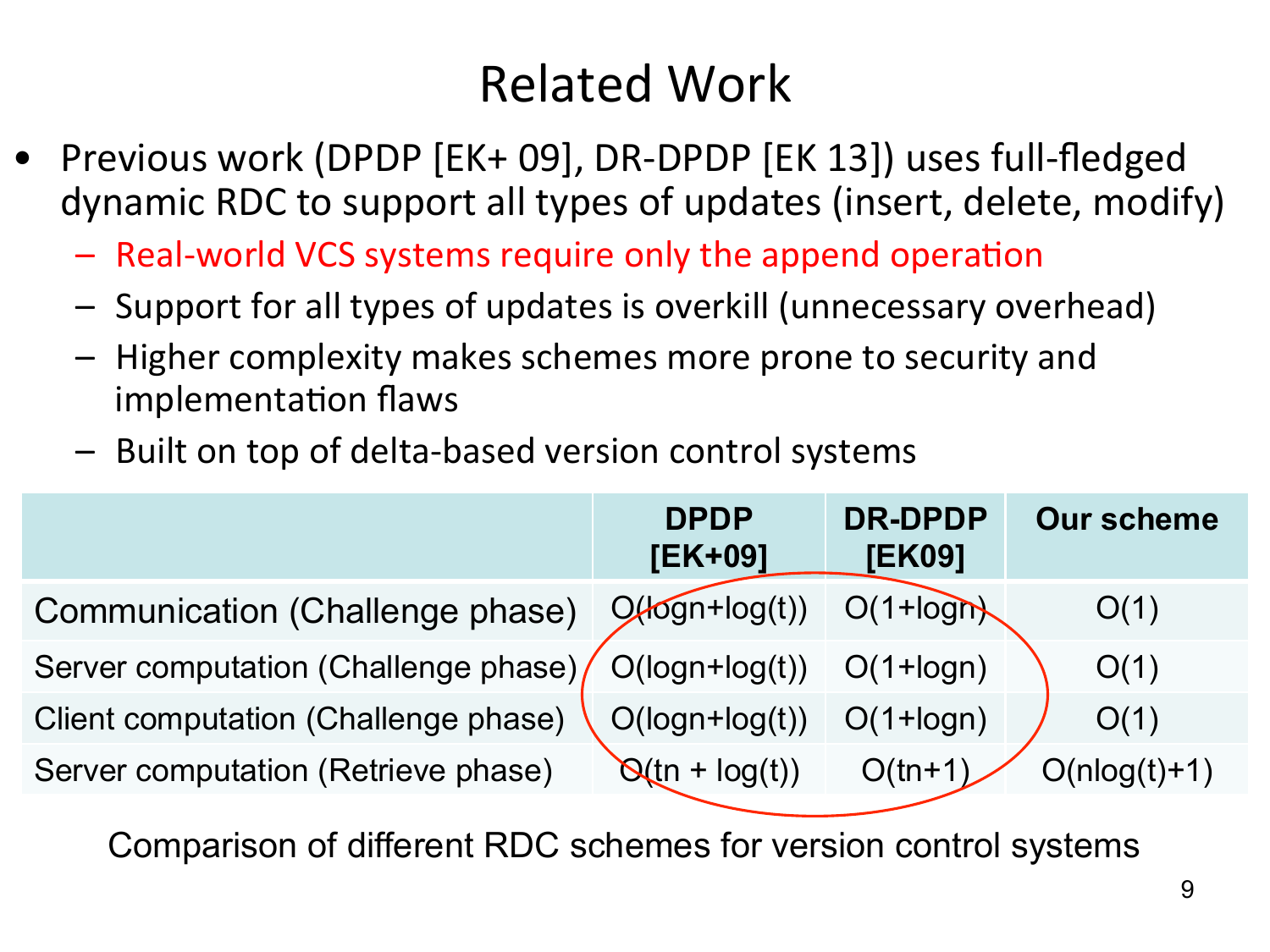#### Model and Guarantees

- In AVCS, just like in a regular VCS, one or more clients store data at a server
	- $-$  The server maintains the main repository, storing all the file versions
	- $-$  Each AVCS client has a local repository, which stores the working copy
- Threat model: all clients are trusted, the server is not trusted
	- $-$  The untrusted server is rational and economically motivated
	- $-$  Cheating is meaningful only if it cannot be detected and if it achieves some economic benefit
- Security Guarantees
	- $-$  Data possession: check integrity of all file versions (without retrieving the data)
	- Version correctness: verify correctness of a file version (upon retrieval)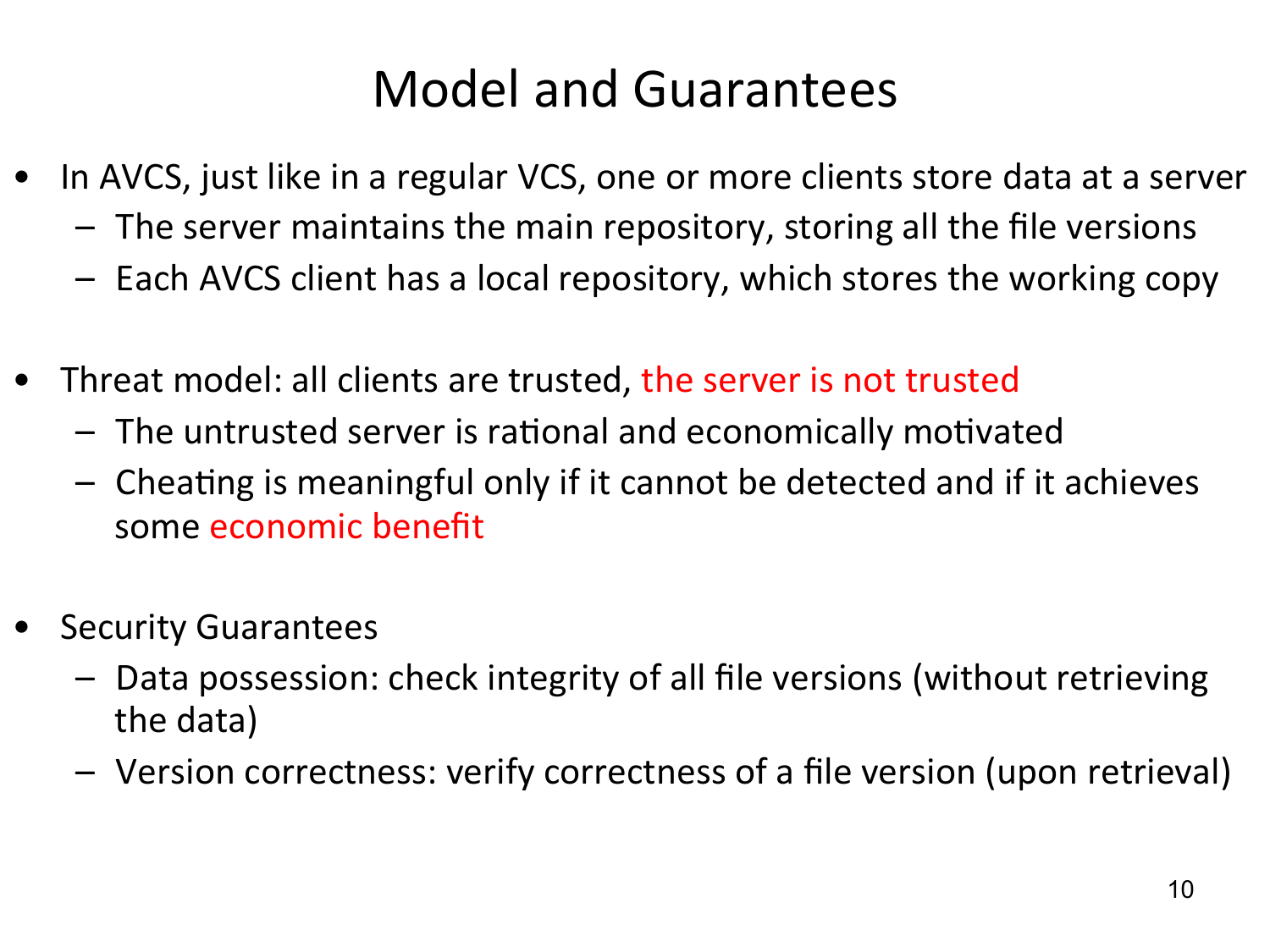# A Skip Delta-based VCS in a Benign Setting

- Existing version control systems (e.g., Subversion), which use skip delta encoding, have been designed for a benign setting
	- The VCS server is assumed to be fully trusted
- The main operations of such VCS systems fall under three phases: Setup, Commit, and Retrieve
	- $-$  Setup: The client (data owner) contacts the server to create a new project in the main repository (e.g., svnadmin create, svn import, etc.)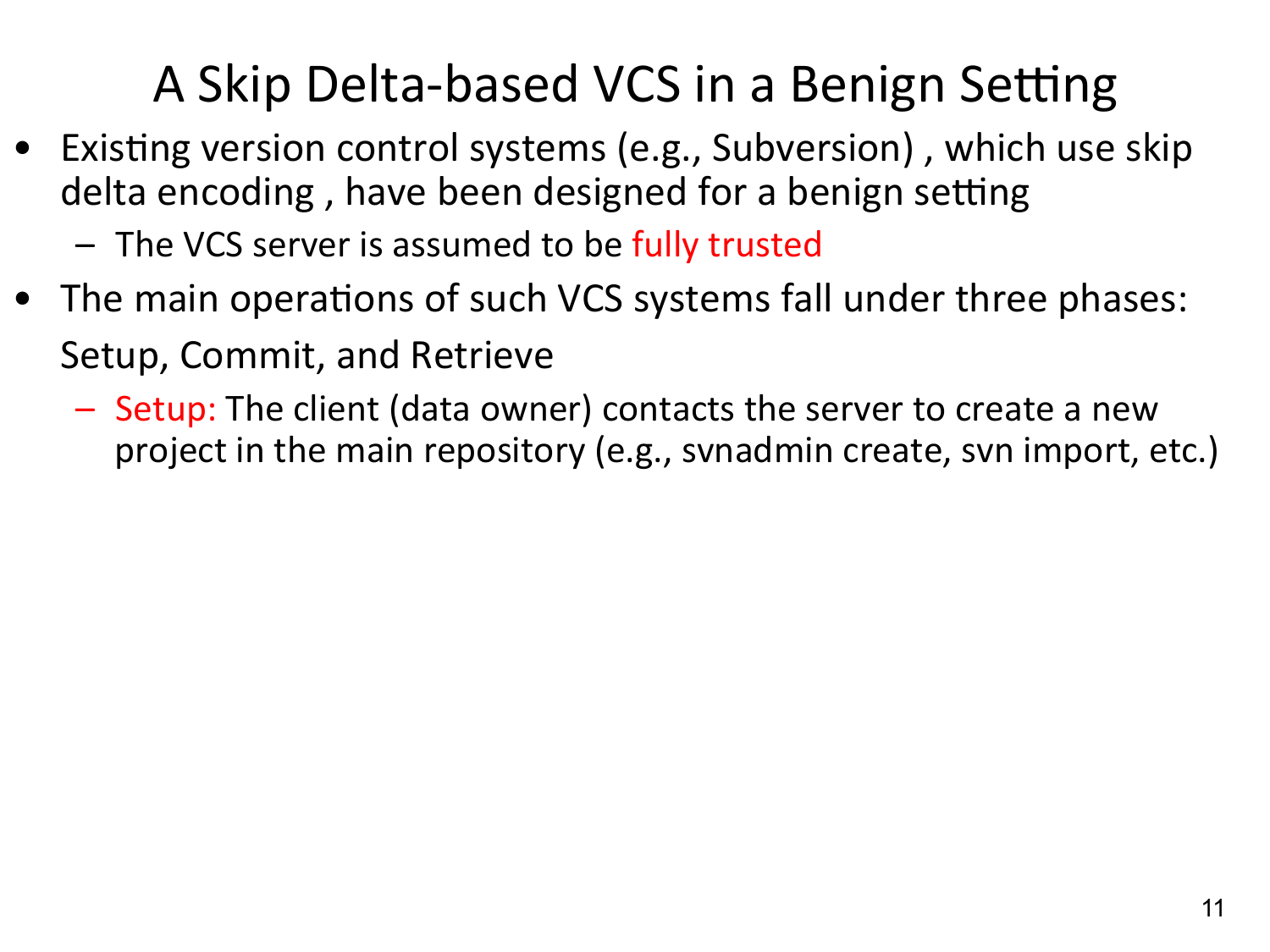# A Skip Delta-based VCS in a Benign Setting

- Existing version control systems (e.g., Subversion), which use skip delta encoding, have been designed for a benign setting
	- The VCS server is assumed to be fully trusted
- The main operations of such VCS systems fall under three phases: Setup, Commit, and Retrieve
	- $-$  Setup: The client (data owner) contacts the server to create a new project in the main VCS repository (e.g., svnadmin create, svn import, etc.)
	- Commit: The client commits changes in its local working copy into the main repository (e.g., svn commit)  $\boxed{F_0}$  +  $\cdots$   $\boxed{\delta_i}$  +  $\cdots$  =  $F_{t-1}$

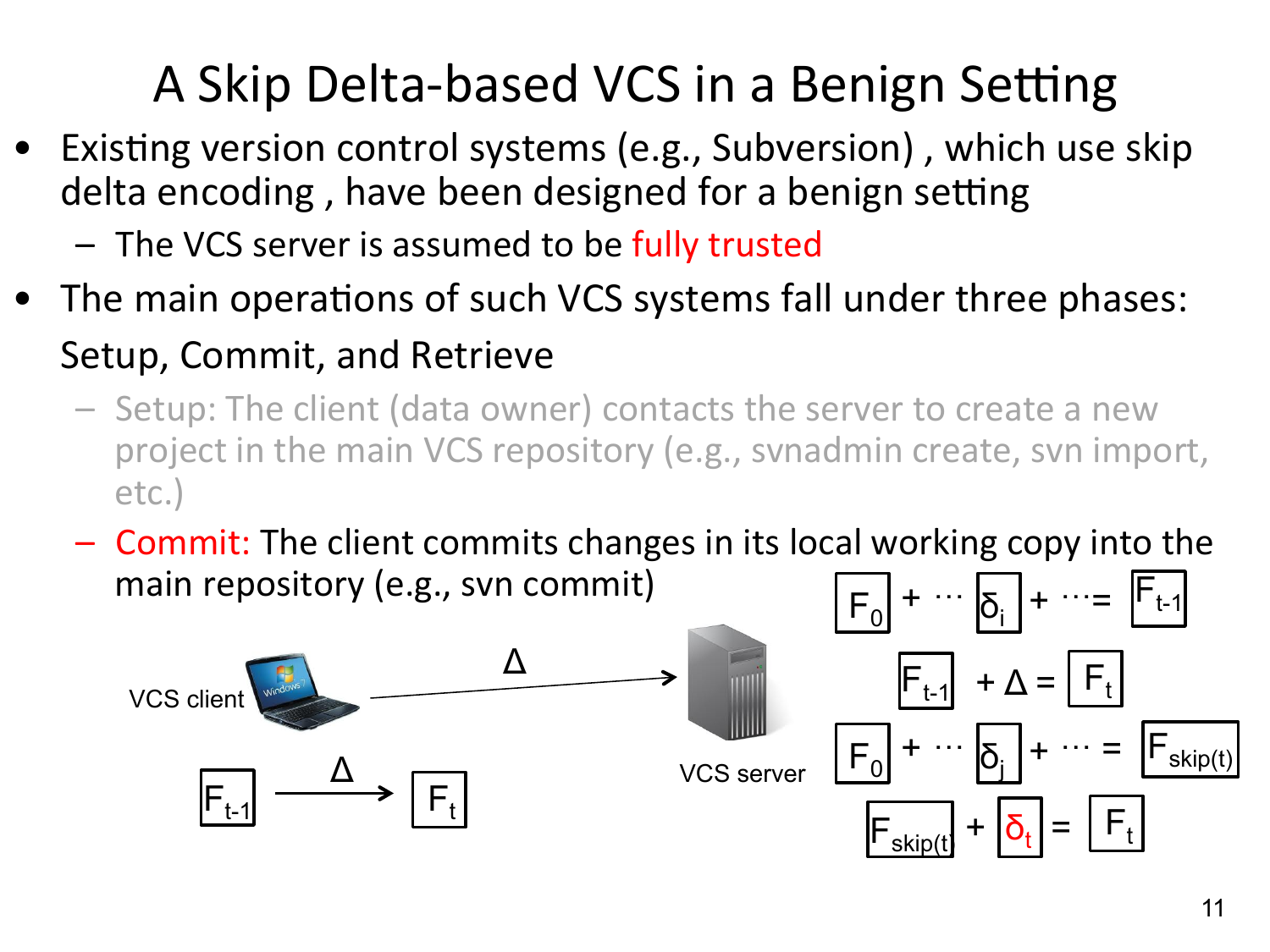# A Skip Delta-based VCS in a Benign Setting

- Existing version control systems (e.g., Subversion), which use skip delta encoding, have been designed for a benign setting
	- The VCS server is assumed to be fully trusted
- The main operations of such VCS systems fall under three phases: Setup, Commit, and Retrieve
	- $-$  Setup: The client (data owner) contacts the server to create a new project in the main VCS repository (e.g., svnadmin create, svn import, etc.)
	- $-$  Commit: The client commits changes in its local working copy into the main repository (e.g., svn commit)  $\boxed{F_0}$  +  $\cdots$   $\boxed{\delta_i}$  +  $\cdots$  =  $F_{t-1}$



 $-$  Retrieve: The client retrieves an arbitrary file version (e.g., svn co)  $11$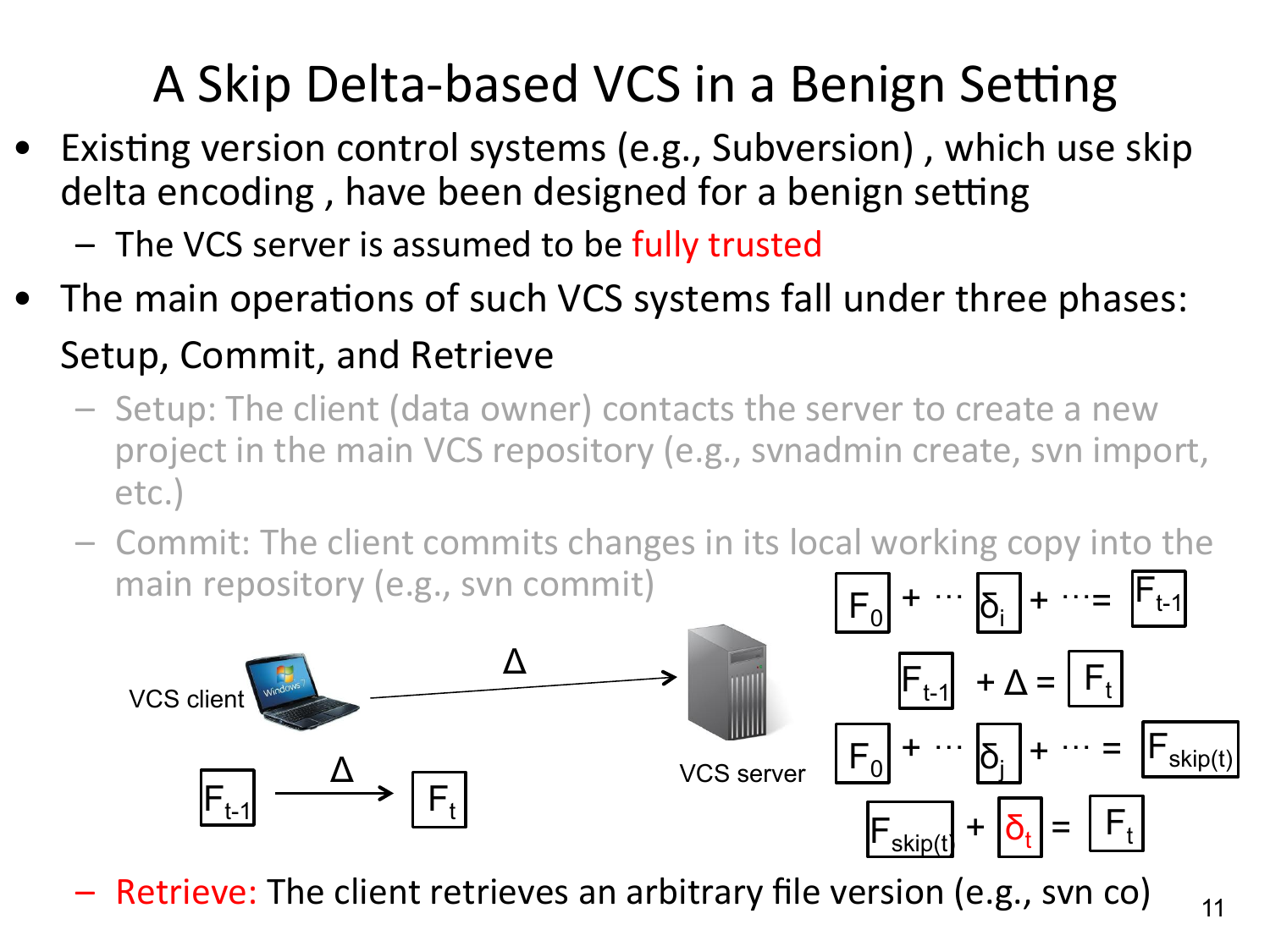# Moving to an adversarial setting: Challenges

The gap between the server's and the client's view of the repository

$$
\Delta_2 = F_2 - F_1
$$
  
client's view  $F_0$   $\Delta_1$   $\Delta_2$   $\Delta_3$   $\cdots$   $\Delta_t$   
server's view  $F_0$   $\overline{\delta_1}$   $\overline{\delta_2}$   $\overline{\delta_3}$   $\cdots$   $\overline{\delta_t}$   

$$
\Delta
$$
 - delta against the  
immediate previous version  

$$
\overline{\delta_2} = F_2 - F_0
$$
 
$$
\Delta
$$
 - skip delta

Delta encoding (and skip delta encoding) is not reversible

Perform a delete operation on Ft-1,  $\Delta_t$ encodes only the position of the deleted portion from Ft-1, rather than the actual content being deleted

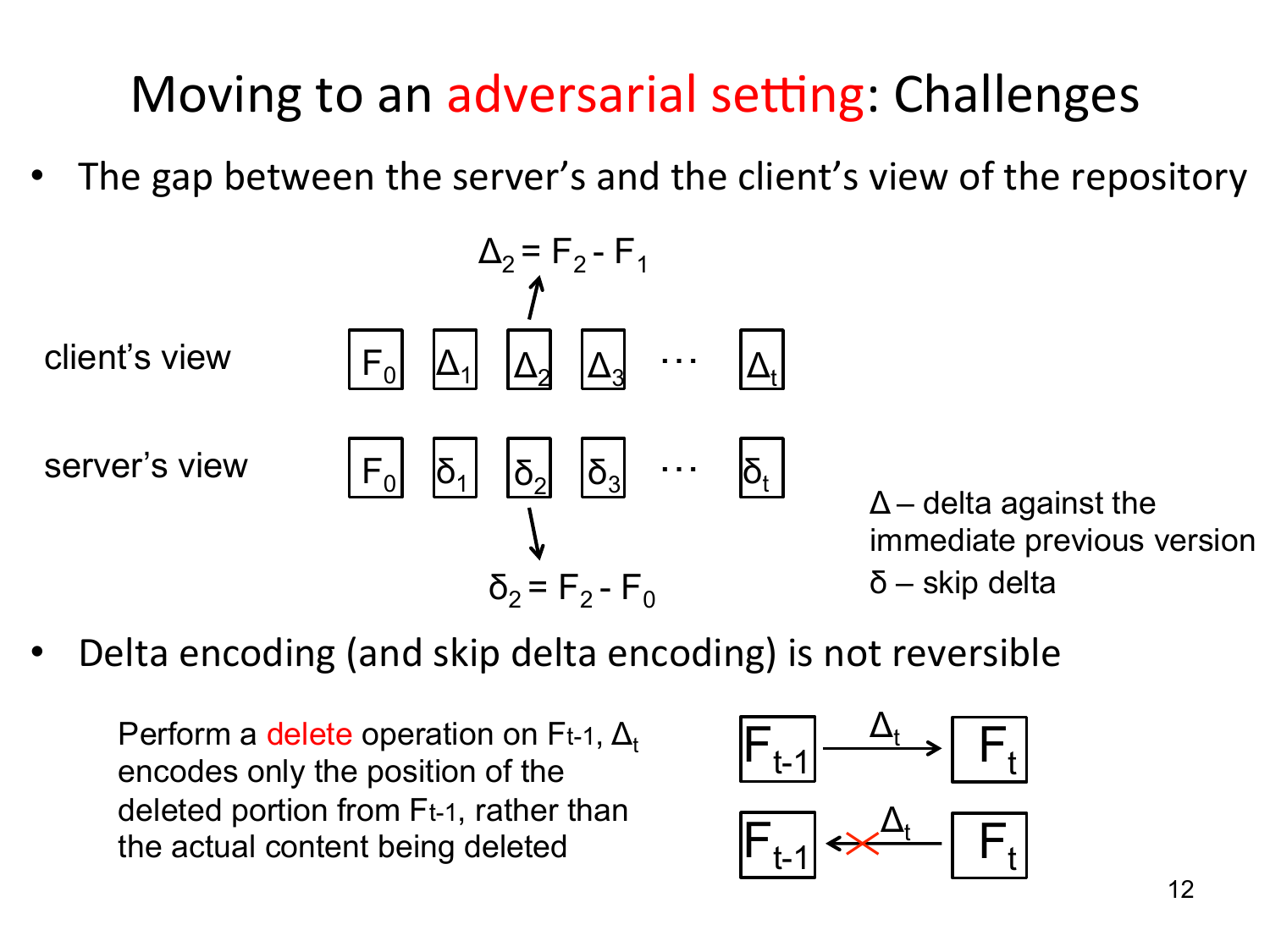# RDC-AVCS

- We propose RDC–AVCS, an AVCS scheme which uses RDC to ensure all the versions of a file can be retrieved from the untrusted server
- Basic idea:
	- $-$  View the repository as a virtual file, obtained by concatenating the initial file version and the subsequent skip deltas
		- Any RDC protocol that supports the append operation securely (e.g., PDP [AB+11]) can be used to audit the integrity of a VCS server
		- No need to support other dynamic updates except append



a virtual file with skip deltas appended

 $-$  To bridge the gap between the server's and the client's view of the repository, the skip delta is computed by the client and not by the server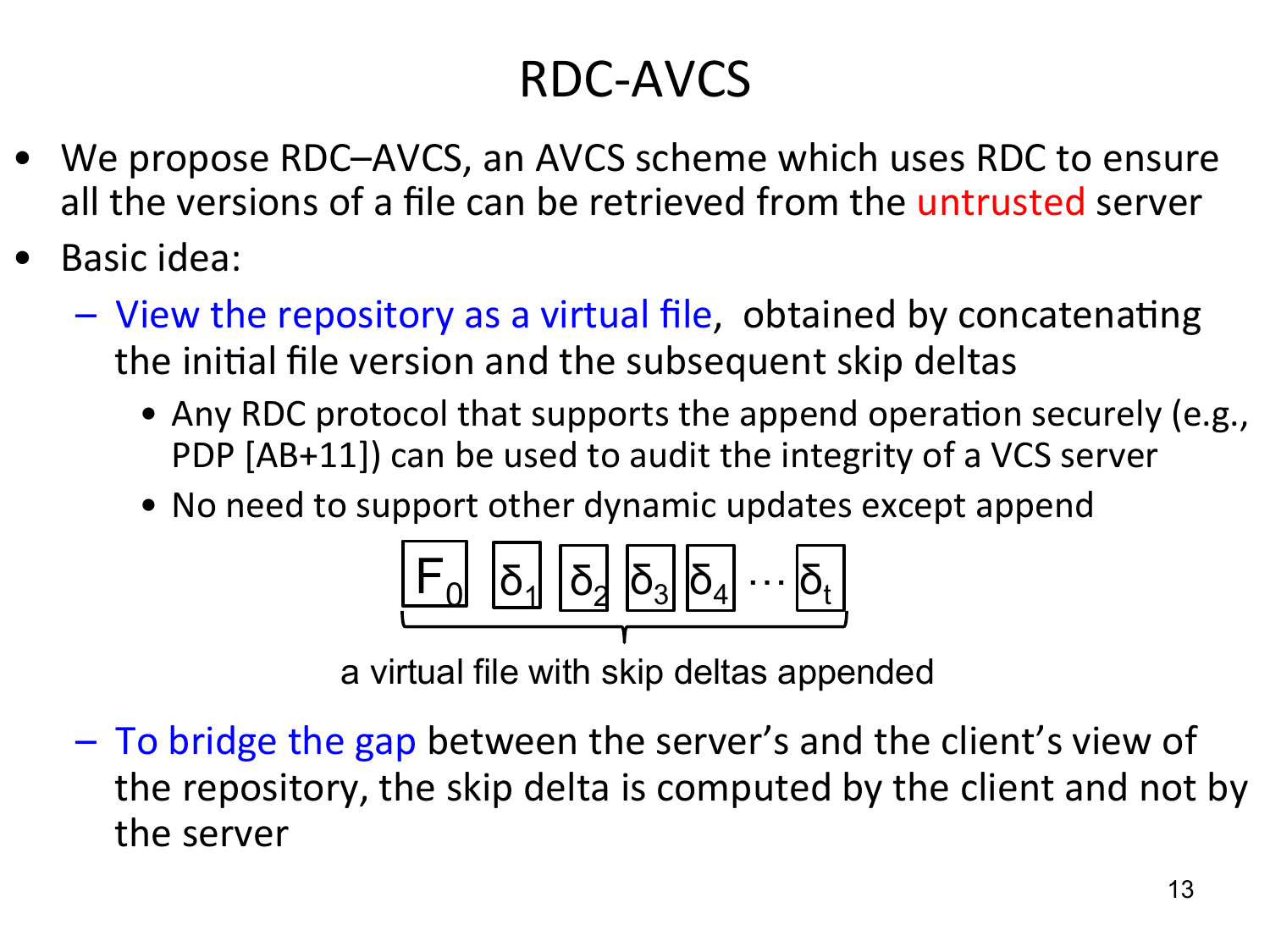- We use two types of verification tags
	- Challenge tags: To check data possession of the whole repository
	- $-$  Retrieve tags: To check the integrity of individual file versions
- Four phases: Setup, Commit, Challenge, and Retrieve
	- Setup: The client initializes the VCS repository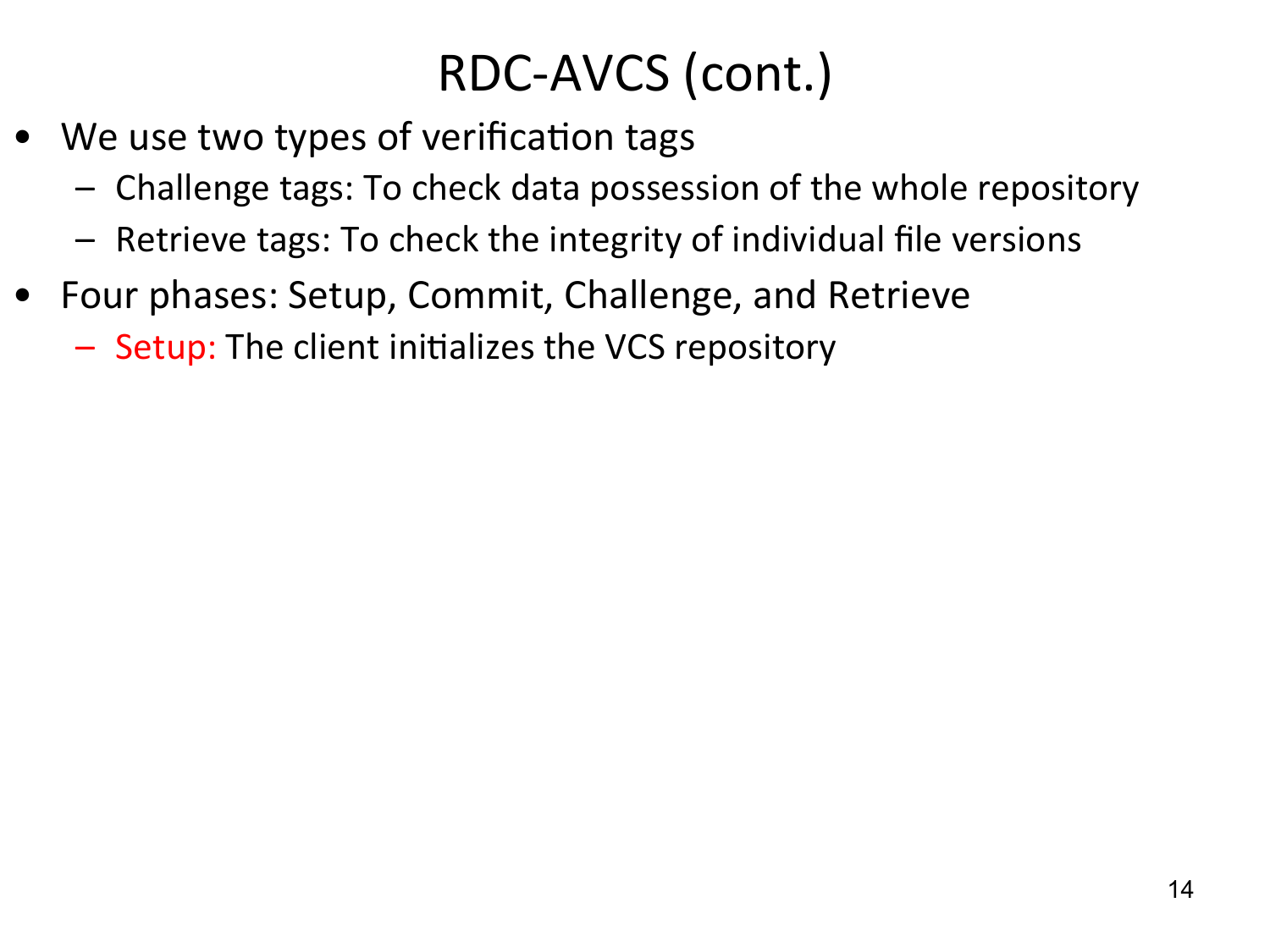- We use two types of verification tags
	- $-$  Challenge tags: To check data possession of the whole repository
	- $-$  Retrieve tags: To check the integrity of individual file versions
- Four phases: Setup, Commit, Challenge, and Retrieve
	- Setup: The client initializes the VCS repository
	- Commit:

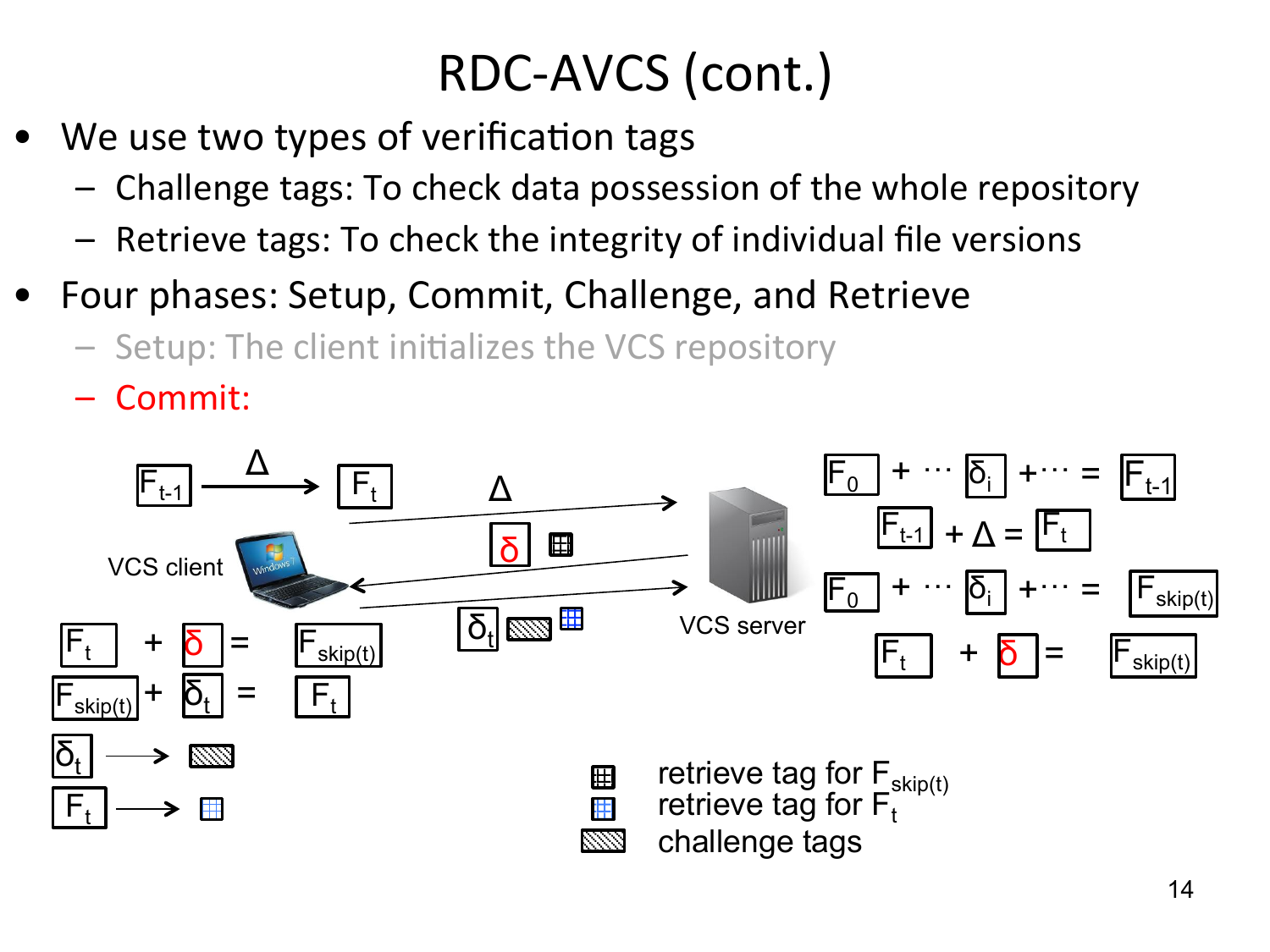• RDC-AVCS has four phases: Setup, Commit, Challenge, and Retrieve

– Challenge: Verifier uses RDC (based on spot checking) to check the whole repository (viewed as a virtual file)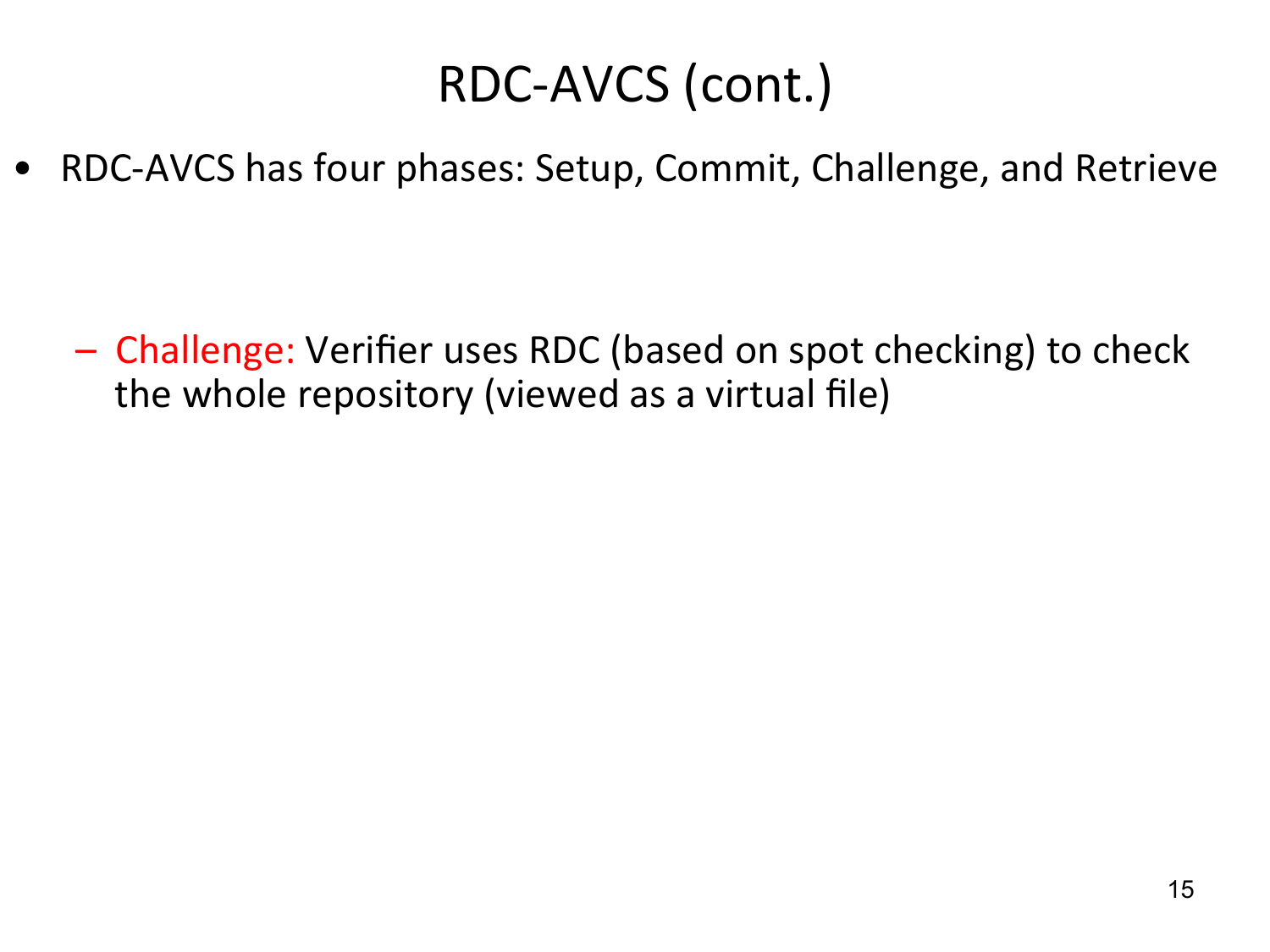RDC-AVCS has four phases: Setup, Commit, Challenge, and Retrieve

– Challenge: Verifier uses RDC (based on spot checking) to check the whole repository (viewed as a virtual file)

 $-$  Retrieve: The client retrieves a file version (together with its retrieve tag), and uses the retrieve tag to check its correctness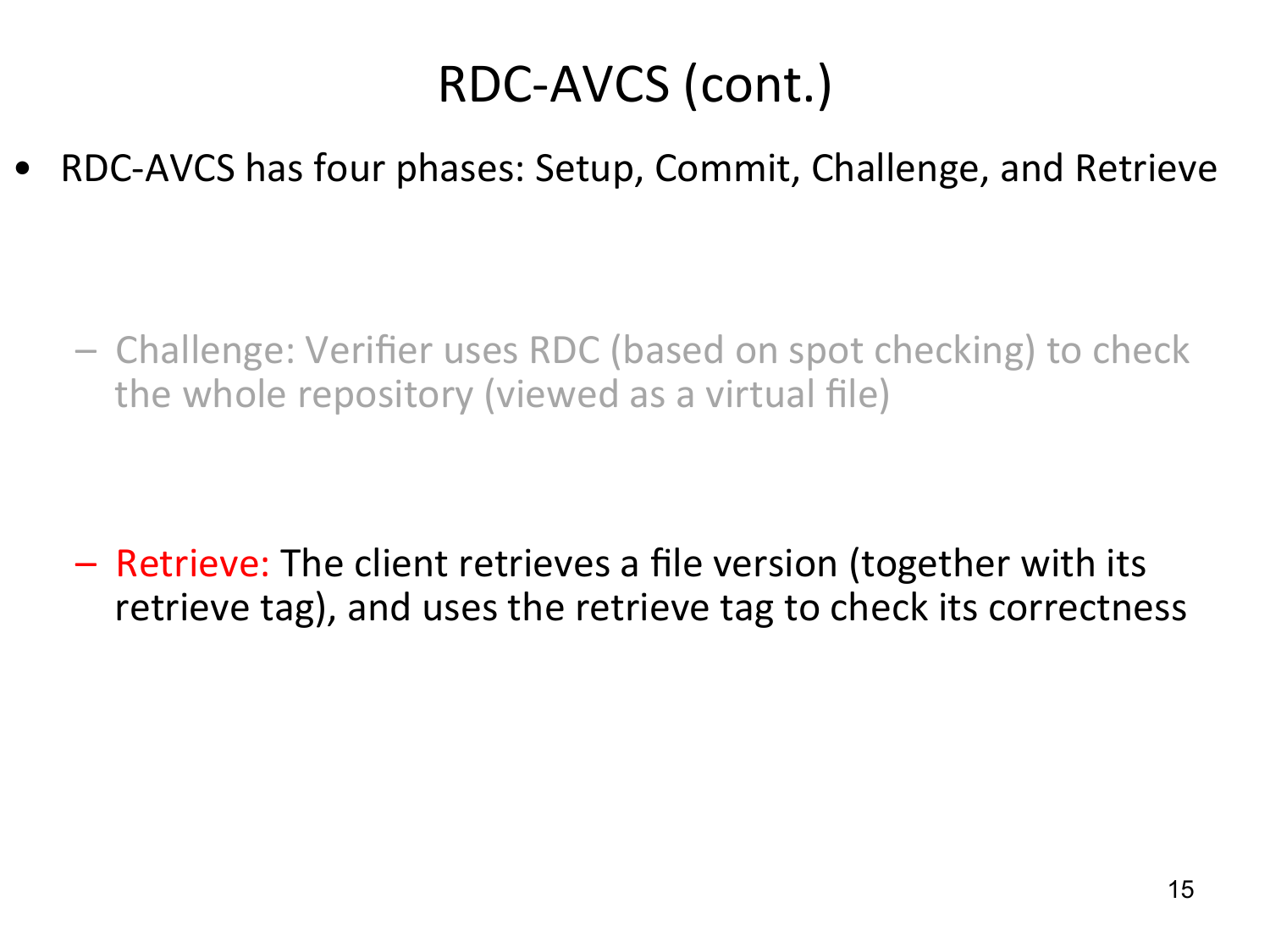### Analysis and Discussion

- RDC–AVCS achieves both security guarantees
	- $-$  Data possession: check integrity of all file versions (without retrieving the data)
	- Version correctness: verify correctness of a file version (upon retrieval)
- RDC-AVCS is efficient
	- $-$  Challenge phase: The computation and communication complexity for checking the whole repository is  $O(1)$ 
		- Regardless of the repository size or the version size
	- $-$  Retrieve phase: To retrieve an arbitrary version from the repository, the server only needs to go through at most log(t) skip deltas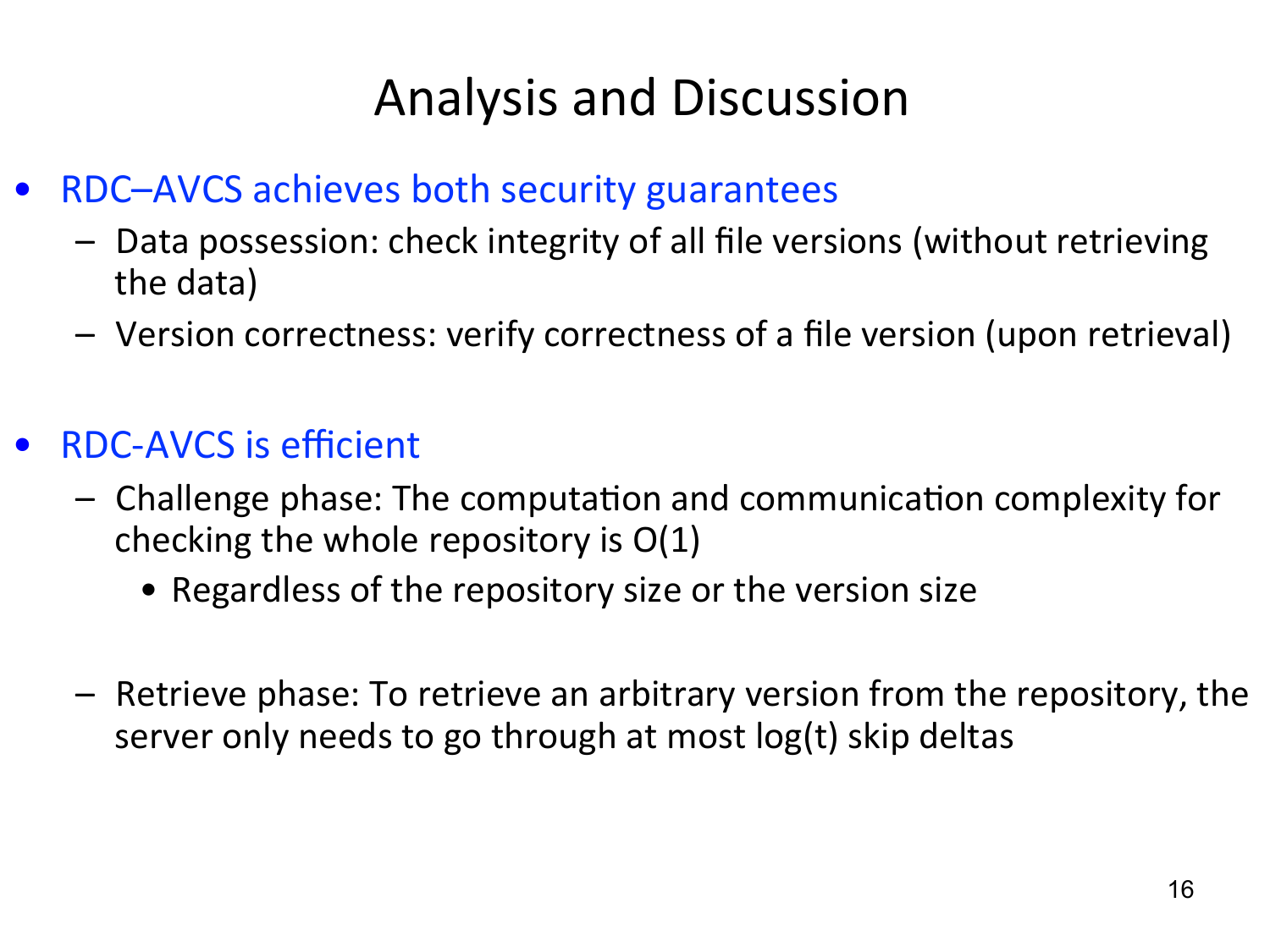#### Implementation and Experiments

- SSVN: a prototype for RDC–AVCS on top of Apache Subversion (SVN)
	- Added 4,000 lines of C code into the SVN code base (V1.7.8)
	- Implemented the most common VCS operations (e.g., commit, etc.)
	- $-$  Built a tool migrating non-secure SVN repos to secure SVN repos
- Experimental setup
	- Repository selection:
		- Small-size: < 5,000 files (FileZilla)
		- Medium-size: 5,000 50,000 files (Wireshark)
		- Large-size:  $>$  50, 000 files (GCC)
	- $-$  Evaluated the overhead for the Commit and Retrieve phases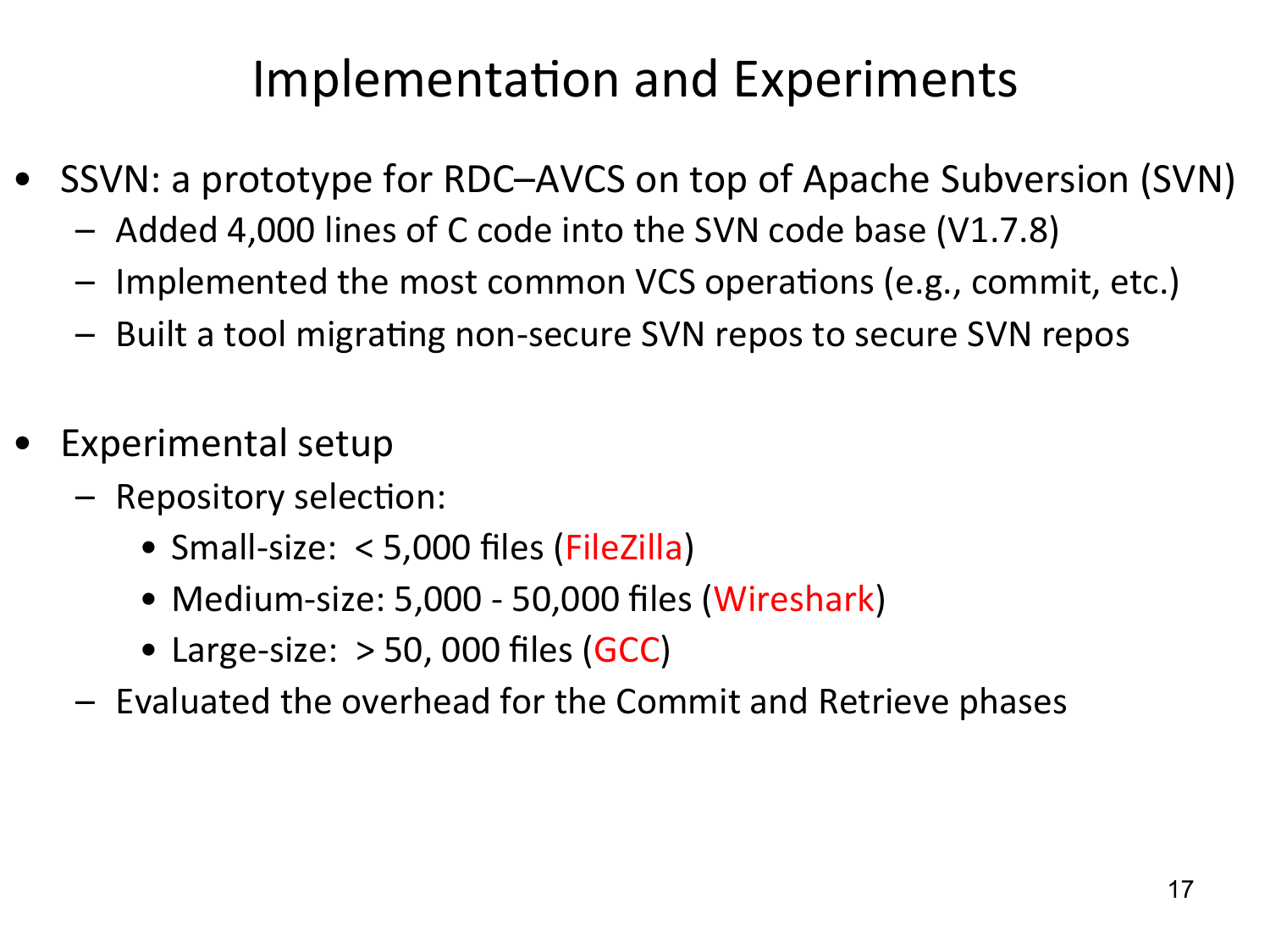# Implementation and Experiments (cont.)

Commit Phase: Overhead for committing one file version

|                     | FileZilla | Wireshark | $\mid$ GCC1 | GCC2   |
|---------------------|-----------|-----------|-------------|--------|
| SSVN(s)             | 0.427     | 0.416     | 0.417       | 10.776 |
| non-secure $SVN(s)$ | 0.389     | 0.376     | 0.386       | 10.502 |

The average time (in seconds)

|                     | FileZilla | Wireshark   GCC1 |       | GCC <sub>2</sub> |
|---------------------|-----------|------------------|-------|------------------|
| SSVN (KB)           | 4.599     | 3.458            | 4.123 |                  |
| non-secure SVN (KB) | 4.391     | 3.246            | 4.017 | 5.696            |

The average communication from the client to the server

|                                                         | FileZilla | Wireshark $\mid$ GCC1 $\mid$ GCC2 |       |       |
|---------------------------------------------------------|-----------|-----------------------------------|-------|-------|
| SSVN (KB)                                               | 1.559     | 1.437                             | 1.047 | 3.244 |
| non-secure SVN (KB)                                     | 0.574     | 0.58                              | 0.574 | 0.571 |
| The average communication from the server to the client |           |                                   |       |       |

The average communication from the server to the client

Retrieve Phase: Overhead for retrieving one file version

|                     | FileZilla | Wireshark | GCC1   | $\overline{GCC2}$ |
|---------------------|-----------|-----------|--------|-------------------|
| secure $SVN(s)$     | 0.0535    | 0.0453    | 0.0506 | 5.086             |
| non-secure $SVN(s)$ | 0.0416    | 0.0376    | 0.0416 | 4.779             |

The average time (in seconds)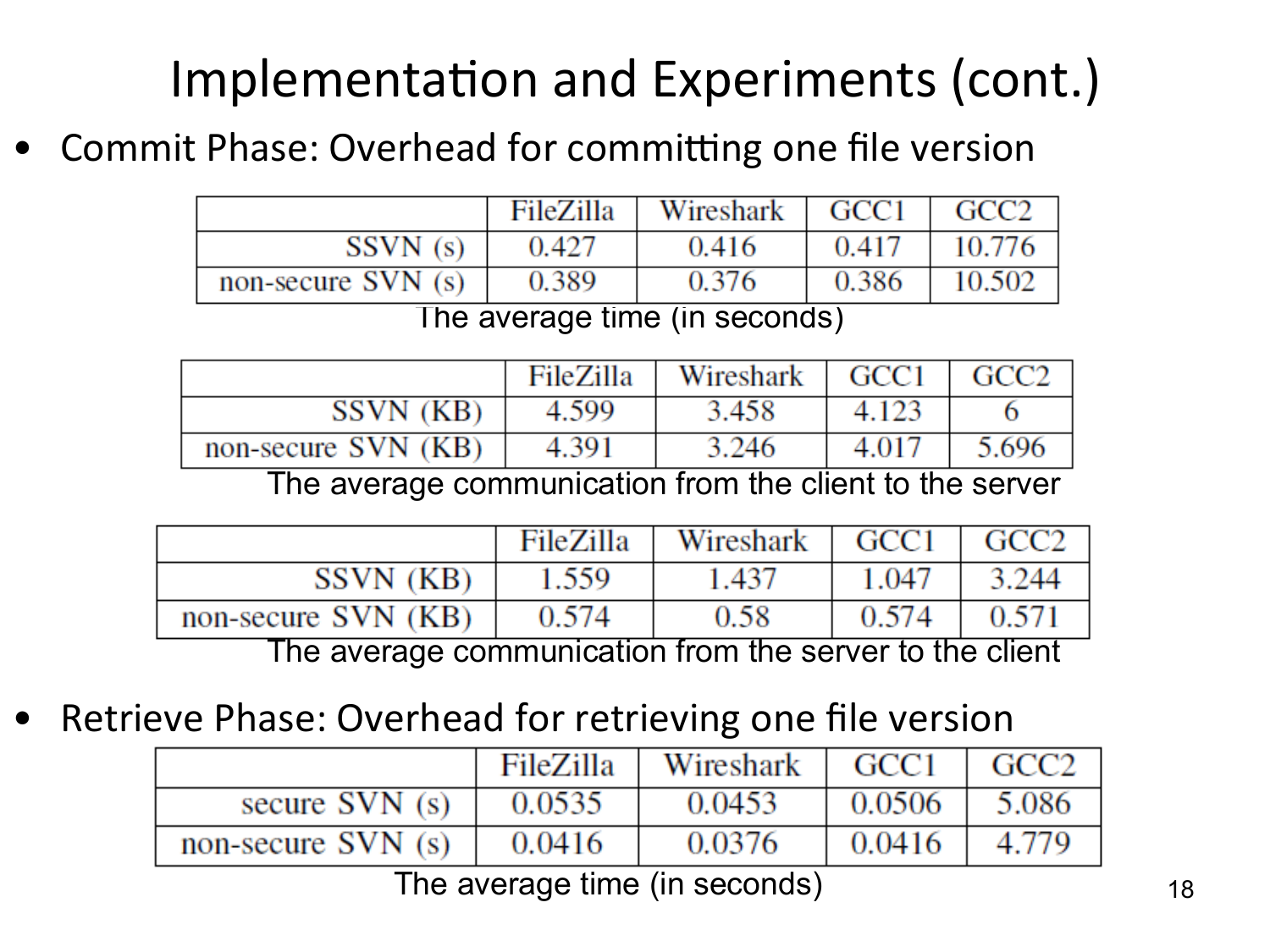#### Conclusion

- We introduce Auditable Version Control Systems (AVCS), which are delta-based VCS systems designed to function in an adversarial setting
- We propose RDC–AVCS, an AVCS scheme for skip delta-based version control systems, which relies on RDC mechanisms to ensure all the versions of a file can be retrieved from the untrusted VCS server over time
- We build a prototype on top of Apache SVN which incurs a modest decrease in performance compared to a non-secure SVN system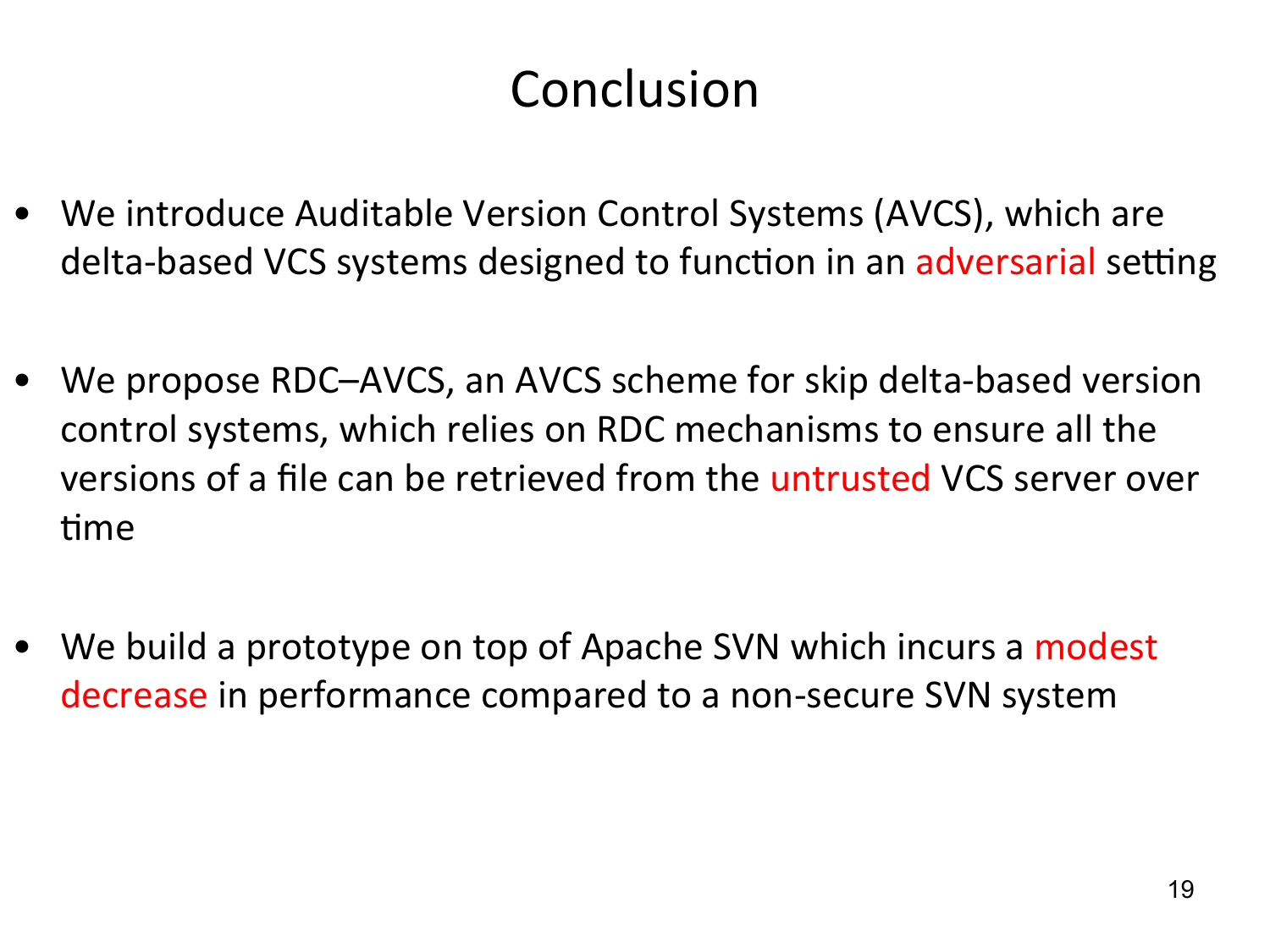#### References

- [AB+07] G. Ateniese, R. Burns, R. Curtmola, J. Herring, L. Kissner, Z. Peterson, and D. Song, "Provable data possession at untrusted stores," in Proc. of ACM CCS, 2007.
- [AB+11] G. Ateniese, R. Burns, R. Curtmola, J. Herring, O. Khan, L. Kissner, Z. Peterson, and D. Song, "Remote Data Checking Using Provable Data Possession," ACM Transactions on Information and System Security (TISSEC), May 2011.
- [JKO7] A. Juels and B. S. Kaliski, "PORs: Proofs of retrievability for large files," in Proc. of ACM CCS, 2007.
- [SW08] H. Shacham and B. Waters, "Compact proofs of retrievability," in Proc. of Asiacrypt, 2008.
- [EK+09] C. Erway, A. Kupcu, C. Papamanthou, and R. Tamassia, "Dynamic Provable Data Possession," in Proc. Of ACM CCS, 2009.
- [EK13] M. Etemad and A. Kupcu, "Transparent, distributed, and replicated dynamic provable data possession," in Proc. of ACNS, 2013.